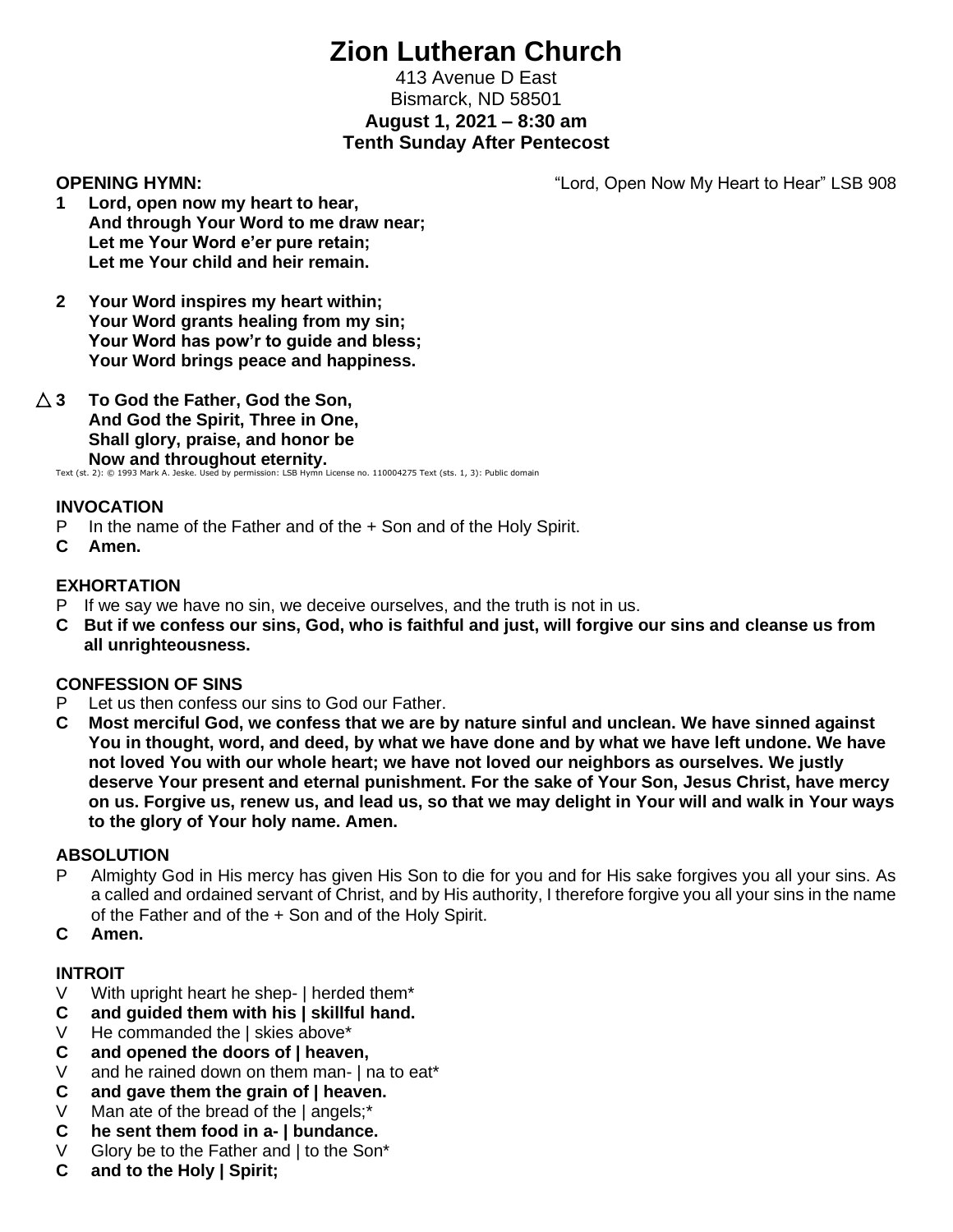- V as it was in the be-  $\vert$  ginning,\*
- **C is now, and will be forever. | Amen.**
- V With upright heart he shep- | herded them\*
- **C and guided them with his | skillful hand.**

## **KYRIE**

- V In peace let us pray to the Lord.
- **C Lord, have mercy.**
- V For the peace from above and for our salvation let us pray to the Lord.
- **C Lord, have mercy.**
- V For the peace of the whole world, for the well-being of the Church of God, and for the unity of all let us pray to the Lord.
- **C Lord, have mercy.**
- V For this holy house and for all who offer here their worship and praise let us pray to the Lord.
- **C Lord, have mercy.**
- V Help, save, comfort, and defend us, gracious Lord.
- **C Amen.**

## **HYMN OF PRAISE**

**This is the feast of victory for our God.**

**Alleluia, alleluia, alleluia.**

**Worthy is Christ, the Lamb who was slain, whose blood set us free to be people of God.**

**This is the feast of victory for our God.**

**Alleluia, alleluia, alleluia.**

**Power, riches, wisdom, and strength, and honor, blessing, and glory are His.**

**This is the feast of victory for our God.**

**Alleluia, alleluia, alleluia.**

**Sing with all the people of God, and join in the hymn of all creation:**

**Blessing, honor, glory, and might be to God and the Lamb forever. Amen.**

**This is the feast of victory for our God.**

**Alleluia, alleluia, alleluia.**

**For the Lamb who was slain has begun His reign. Alleluia.**

**This is the feast of victory for our God.**

**Alleluia, alleluia, alleluia.**

## **SALUTATION**

V The Lord be with you.

## **C And also with you.**

V Let us pray. Merciful Father, You gave Your Son Jesus as the heavenly bread of life. Grant us faith to feast on Him in Your Word and Sacraments that we may be nourished unto life everlasting; through the same Jesus Christ our Lord, who lives and reigns with You and the Holy Spirit, one God, now and forever.

## **C Amen.**

## **THE OLD TESTEMENT – Exodus 16:2–15**

The whole congregation of the people of Israel grumbled against Moses and Aaron in the wilderness, and the people of Israel said to them, "Would that we had died by the hand of the LORD in the land of Egypt, when we sat by the meat pots and ate bread to the full, for you have brought us out into this wilderness to kill this whole assembly with hunger." Then the LORD said to Moses, "Behold, I am about to rain bread from heaven for you, and the people shall go out and gather a day's portion every day, that I may test them, whether they will walk in my law or not. On the sixth day, when they prepare what they bring in, it will be twice as much as they gather daily." So Moses and Aaron said to all the people of Israel, "At evening you shall know that it was the LORD who brought you out of the land of Egypt, and in the morning you shall see the glory of the LORD, because he has heard your grumbling against the LORD. For what are we, that you grumble against us?" And Moses said, "When the LORD gives you in the evening meat to eat and in the morning bread to the full, because the LORD has heard your grumbling that you grumble against him—what are we? Your grumbling is not against us but against the LORD." Then Moses said to Aaron, "Say to the whole congregation of the people of Israel, 'Come near before the LORD, for he has heard your grumbling.'" And as soon as Aaron spoke to the whole congregation of the people of Israel, they looked toward the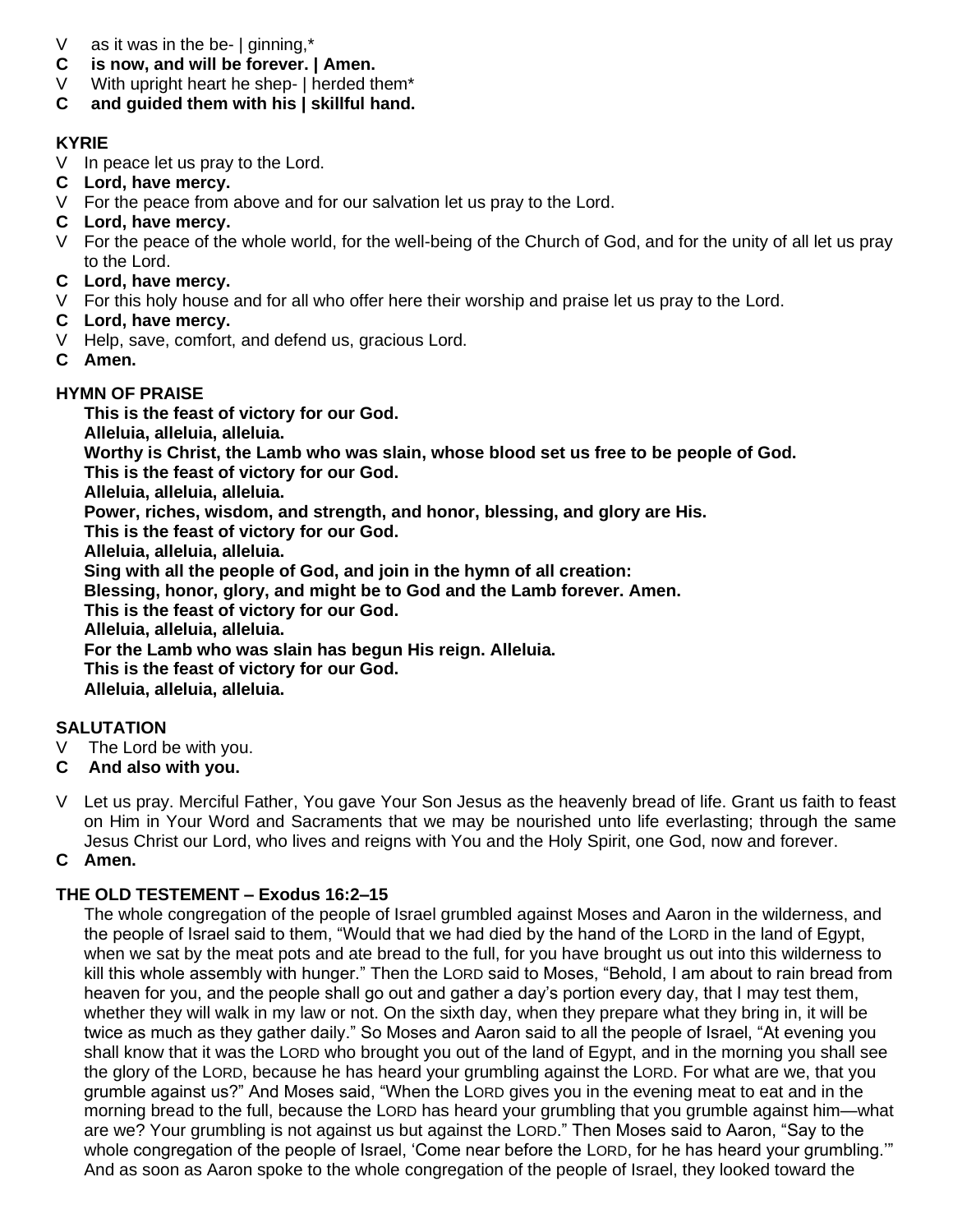wilderness, and behold, the glory of the LORD appeared in the cloud. And the LORD said to Moses, "I have heard the grumbling of the people of Israel. Say to them, 'At twilight you shall eat meat, and in the morning you shall be filled with bread. Then you shall know that I am the LORD your God.'" In the evening quail came up and covered the camp, and in the morning dew lay around the camp. And when the dew had gone up, there was on the face of the wilderness a fine, flake-like thing, fine as frost on the ground. When the people of Israel saw it, they said to one another, "What is it?" For they did not know what it was. And Moses said to them, "It is the bread that the LORD has given you to eat."

- V This is the word of the Lord.
- **C Thanks be to God.**

### **GRADUAL**

- V Oh, the depth of the riches and wisdom and knowl- **|** edge of God!\*
- **C How unsearchable are his judgments and how inscrutable | are his ways!**
- V For from him and through him and to him are **|** all things.\*
- **C To him be glory forever. | Amen.**

### **SECOND READING – Ephesians 4:1–16**

I therefore, a prisoner for the Lord, urge you to walk in a manner worthy of the calling to which you have been called, with all humility and gentleness, with patience, bearing with one another in love, eager to maintain the unity of the Spirit in the bond of peace. There is one body and one Spirit—just as you were called to the one hope that belongs to your call— one Lord, one faith, one baptism, one God and Father of all, who is over all and through all and in all. But grace was given to each one of us according to the measure of Christ's gift. Therefore it says, "When he ascended on high he led a host of captives, and he gave gifts to men." (In saying, "He ascended," what does it mean but that he had also descended into the lower parts of the earth? He who descended is the one who also ascended far above all the heavens, that he might fill all things.) And he gave the apostles, the prophets, the evangelists, the pastors and teachers, to equip the saints for the work of ministry, for building up the body of Christ, until we all attain to the unity of the faith and of the knowledge of the Son of God, to mature manhood, to the measure of the stature of the fullness of Christ, so that we may no longer be children, tossed to and fro by the waves and carried about by every wind of doctrine, by human cunning, by craftiness in deceitful schemes. Rather, speaking the truth in love, we are to grow up in every way into him who is the head, into Christ, from whom the whole body, joined and held together by every joint with which it is equipped, when each part is working properly, makes the body grow so that it builds itself up in love.

- V This is the word of the Lord.
- **C Thanks be to God.**

### **ALLELUIA**

**C Alleluia. Lord, to whom shall we go? You have the words of eternal life. Alleluia, Alleluia.**

#### **GOSPEL – John 6:22–35**

- V The Holy Gospel according to St. Matthew, sixth chapter.
- **C Glory to You, O Lord.**
- V On the next day the crowd that remained on the other side of the sea saw that there had been only one boat there, and that Jesus had not entered the boat with his disciples, but that his disciples had gone away alone. Other boats from Tiberias came near the place where they had eaten the bread after the Lord had given thanks. So when the crowd saw that Jesus was not there, nor his disciples, they themselves got into the boats and went to Capernaum, seeking Jesus. When they found him on the other side of the sea, they said to him, "Rabbi, when did you come here?" Jesus answered them, "Truly, truly, I say to you, you are seeking me, not because you saw signs, but because you ate your fill of the loaves. Do not labor for the food that perishes, but for the food that endures to eternal life, which the Son of Man will give to you. For on him God the Father has set his seal." Then they said to him, "What must we do, to be doing the works of God?" Jesus answered them, "This is the work of God, that you believe in him whom he has sent." So they said to him, "Then what sign do you do, that we may see and believe you? What work do you perform? Our fathers ate the manna in the wilderness; as it is written, 'He gave them bread from heaven to eat.'" Jesus then said to them, "Truly, truly, I say to you, it was not Moses who gave you the bread from heaven, but my Father gives you the true bread from heaven. For the bread of God is he who comes down from heaven and gives life to the world." They said to him, "Sir, give us this bread always." Jesus said to them, "I am the bread of life; whoever comes to me shall not hunger, and whoever believes in me shall never thirst."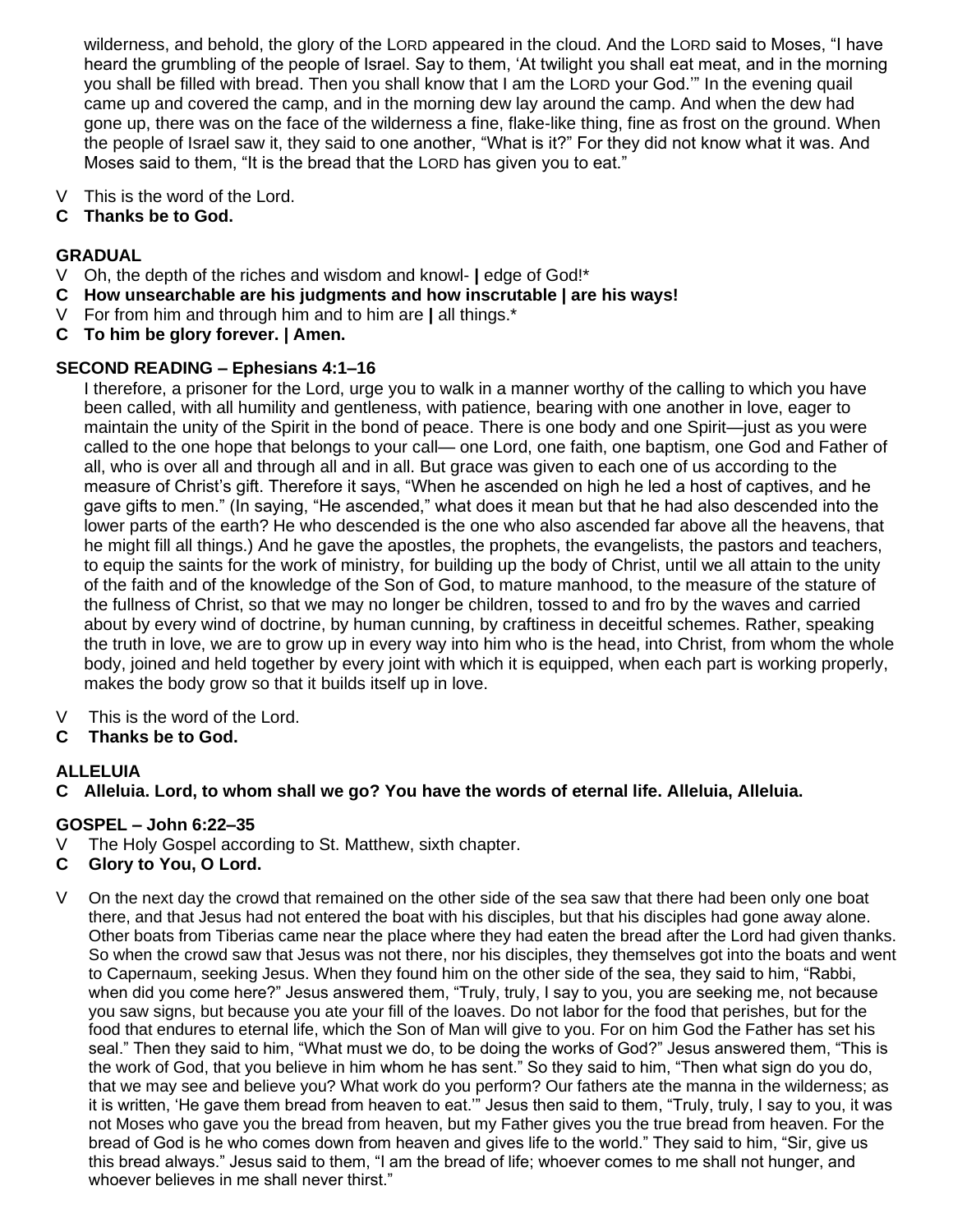- V This is the gospel of the Lord.
- **C Praise to You, O Christ**

**1 Alleluia! Sing to Jesus; His the scepter, His the throne; Alleluia! His the triumph, His the victory alone. Hark! The songs of peaceful Zion Thunder like a mighty flood: "Jesus out of ev'ry nation Has redeemed us by His blood."**

**2 Alleluia! Not as orphans Are we left in sorrow now; Alleluia! He is near us; Faith believes, nor questions how. Though the cloud from sight received Him When the forty days were o'er, Shall our hearts forget His promise: "I am with you evermore"?**

**3 Alleluia! Bread of heaven, Here on earth our food, our stay; Alleluia! Here the sinful Flee to You from day to day. Intercessor, Friend of sinners, Earth's Redeemer, hear our plea Where the songs of all the sinless Sweep across the crystal sea.**

**4 Alleluia! King eternal, Lord omnipotent we own; Alleluia! Born of Mary, Earth Your footstool, heav'n Your throne. As within the veil You entered, Robed in flesh, our great High Priest, Here on earth both priest and victim In the eucharistic feast.**

**5 Alleluia! Sing to Jesus; His the scepter, His the throne; Alleluia! His the triumph, His the victory alone. Hark! The songs of peaceful Zion Thunder like a mighty flood: "Jesus out of ev'ry nation Has redeemed us by His blood."** Text: Public domain

**THE SERMON CONSUMING THE SERMON THE SERMON** Matthew 6:24-34

#### **NICENE CREED**

**I believe in one God, the Father Almighty, maker of heaven and earth and of all things visible and invisible. And in one Lord Jesus Christ, the only-begotten Son of God, begotten of His Father before all worlds, God of God, Light of Light, very God of very God, begotten, not made, being of one substance with the Father, by whom all things were made; who for us men and for our salvation came down from heaven and was incarnate by the Holy Spirit of the virgin Mary and was** 

**HYMN OF THE DAY** THE **DAY** THE **DAY** THE **ALLOWSE AND THE SET ALLOWSED ASSESSED ASSESSED ASSESSED ASSESSED ASSESSED ASSESSED ASSESSED ASSESSED ASSESSED AND THE SET AND THE SET ALLOWSED ASSESSED ASSESSED ASSESSED ASSESSED**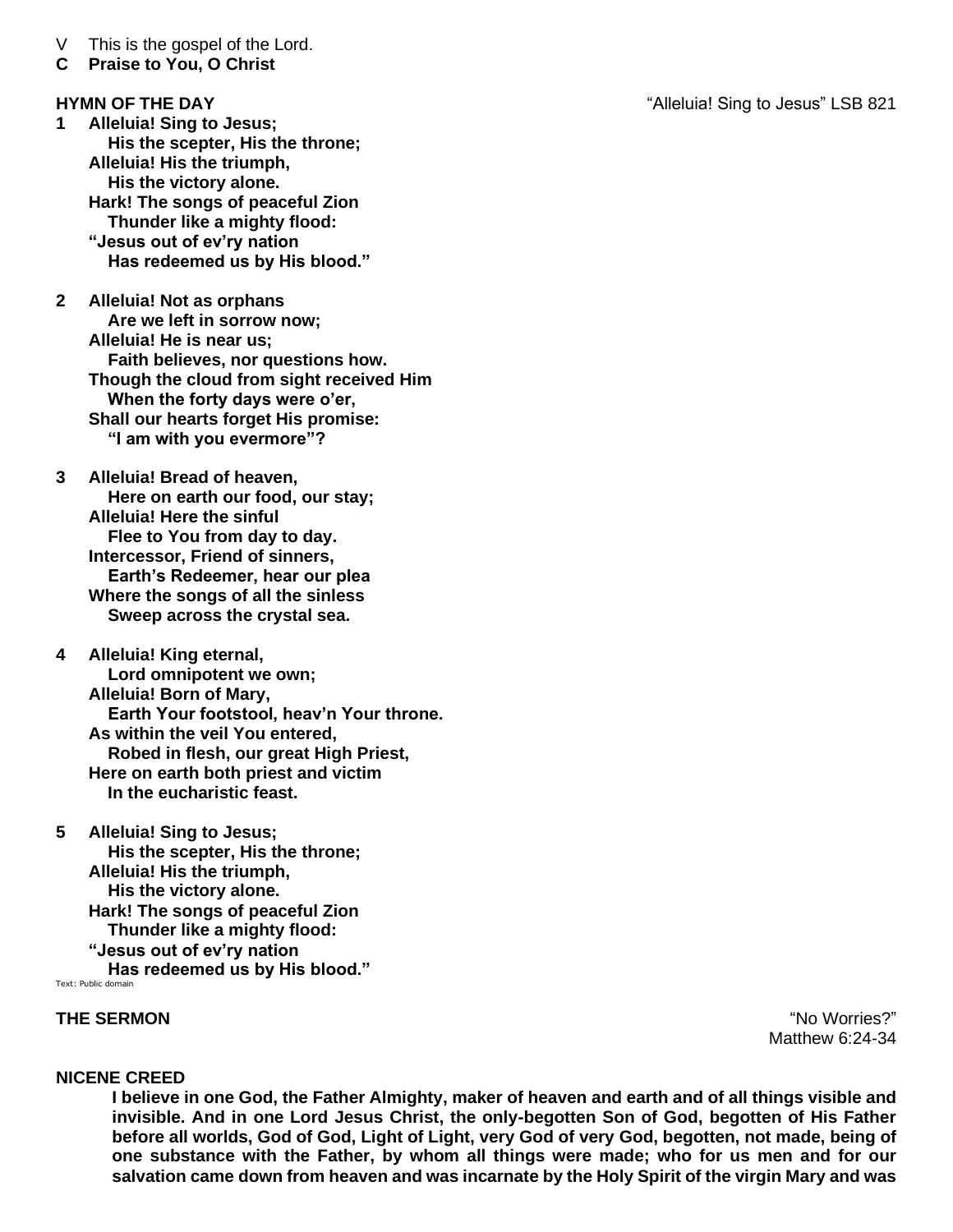**made man; and was crucified also for us under Pontius Pilate. He suffered and was buried. And the third day He rose again according to the Scriptures and ascended into heaven and sits at the right hand of the Father. And He will come again with glory to judge the living and the dead, whose kingdom will have no end. And I believe in the Holy Spirit, the Lord and giver of life, who proceeds from the Father and the Son, who with the Father and the Son together is worshiped and glorified, who spoke by the prophets. And I believe in one holy Christian and apostolic Church, I acknowledge one Baptism for the remission of sins, and I look for the resurrection of the dead and the life of the world to come. Amen.**

### **THE PRAYER OF THE CHURCH**

- V Lord, in Your mercy,
- **C hear our prayer.**

### **THE OFFERING**

#### **OFFERTORY**

**C What shall I render to the Lord for all His benefits to me? I will offer the sacrifice of thanksgiving and will call on the name of the Lord. I will take the cup of salvation and will call on the name of the Lord. I will pay my vows to the Lord now in the presence of all His people, in the courts of the Lord's house, in the midst of you, O Jerusalem.**

### **SERVICE OF THE SACRAMENT**

#### **PREFACE**

- V The Lord be with you.
- **C And also with you.**
- V Lift up your hearts.
- **C We lift them to the Lord.**
- V Let us give thanks to the Lord our God.
- **C It is right to give Him thanks and praise.**

#### **PROPER PREFACE**

It is truly good, right, and salutary that we should at all times and in all places give thanks to You, holy Lord, almighty Father, everlasting God, through Jesus Christ, our Lord, who gave His life on the cross and was raised on the third day and has raised us with Him to live renewed life. Therefore with angels and archangels and with all the company of heaven we laud and magnify Your glorious name, evermore praising You and saying:

#### **SANCTUS**

**C Holy, holy, holy Lord God of pow'r and might: Heaven and earth are full of Your glory. Hosanna. Hosanna. Hosanna in the highest. Blessed is He who comes in the name of the Lord. Hosanna in the highest.**

### **PRAYER OF THANKSGIVING**

- Blessed are You, Lord of heaven and earth, for You have had mercy on those whom You created and sent Your only-begotten Son into our flesh to bear our sin and be our Savior. With repentant joy we receive the salvation accomplished for us by the all-availing sacrifice of His body and His blood on the cross. Gathered in the name and the remembrance of Jesus, we beg You, O Lord, to forgive, renew, and strengthen us with Your Word and Spirit. Grant us faithfully to eat His body and drink His blood as He bids us do in His own testament. Gather us together, we pray, from the ends of the earth to celebrate with all the faithful the marriage feast of the Lamb in His kingdom, which has no end. Graciously receive our prayers; deliver and preserve us. To You alone, O Father, be all glory, honor, and worship, with the Son and the Holy Spirit, one God, now and forever.
- **C Amen.**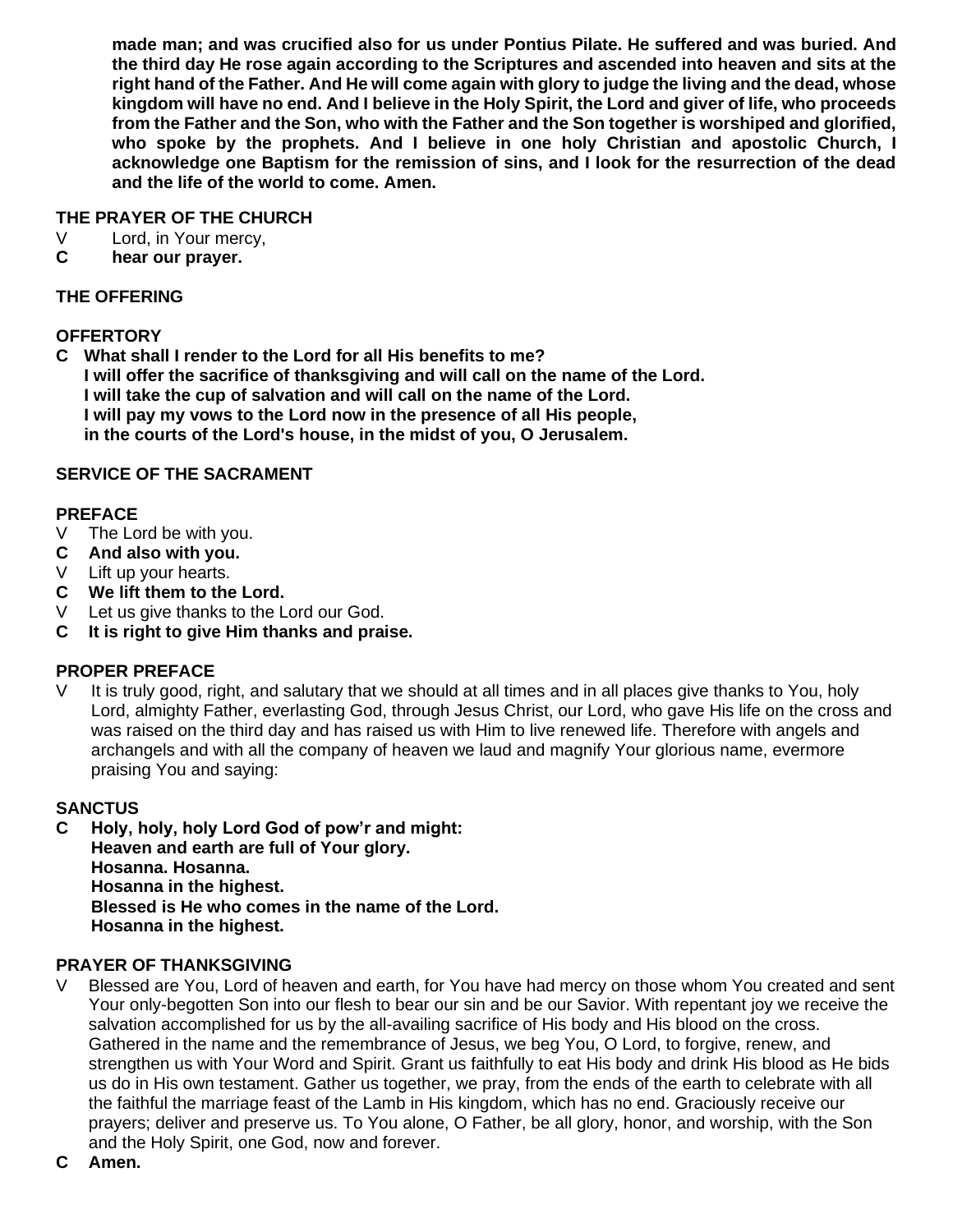#### **LORD'S PRAYER**

V Lord, remember us in Your kingdom and teach us to pray:

**C Our Father who art in heaven, hallowed be Thy name, Thy kingdom come, Thy will be done on earth as it is in heaven; give us this day our daily bread; and forgive us our trespasses as we forgive those who trespass against us; and lead us not into temptation, but deliver us from evil.**

**For Thine is the kingdom and the power and the glory forever and ever. Amen.**

#### **THE WORDS OF OUR LORD**

P Our Lord Jesus Christ, on the night when He was betrayed, took bread, and when He had given thanks, He broke it and gave it to the disciples and said: "Take, eat; this is My  $\Phi$  body, which is given for you. This do in remembrance of Me."

In the same way also He took the cup after supper, and when He had given thanks, He gave it to them, saying: "Drink of it, all of you; this cup is the new testament in My  $\Phi$  blood, which is shed for you for the forgiveness of sins. This do, as often as you drink it, in remembrance of Me."

#### **PAX DOMINI**

- P The peace of the Lord be with you always.
- **C Amen.**

#### **AGNUS DEI**

**C Lamb of God, You take away the sin of the world; have mercy on us. Lamb of God, You take away the sin of the world; have mercy on us. Lamb of God, You take away the sin of the world; grant us peace.**

**DISTRIBUTION HYMNS DISTRIBUTION HYMNS IDISTRIBUTION HYMNS COMELGY 1** Come, O Savior, to Thy Table" LSB 618

- **1 I come, O Savior, to Thy table, For weak and weary is my soul; Thou, Bread of Life, alone art able To satisfy and make me whole: Refrain**
- **ref Lord, may Thy body and Thy blood Be for my soul the highest good!**
- **2 Thy heart is filled with fervent yearning That sinners may salvation see Who, Lord, to Thee in faith are turning; So I, a sinner, come to Thee. Refrain**
- **3 Unworthy though I am, O Savior, Because I have a sinful heart, Yet Thou Thy lamb wilt banish never, For Thou my faithful shepherd art: Refrain**
- **4 Weary am I and heavy laden; With sin my soul is sore oppressed; Receive me graciously and gladden My heart, for I am now Thy guest. Refrain**
- **5 What higher gift can we inherit? It is faith's bond and solid base; It is the strength of heart and spirit, The covenant of hope and grace. Refrain** Text: © 1941 Concordia Publishing House. Used by permission: LSB Hymn License no. 110004275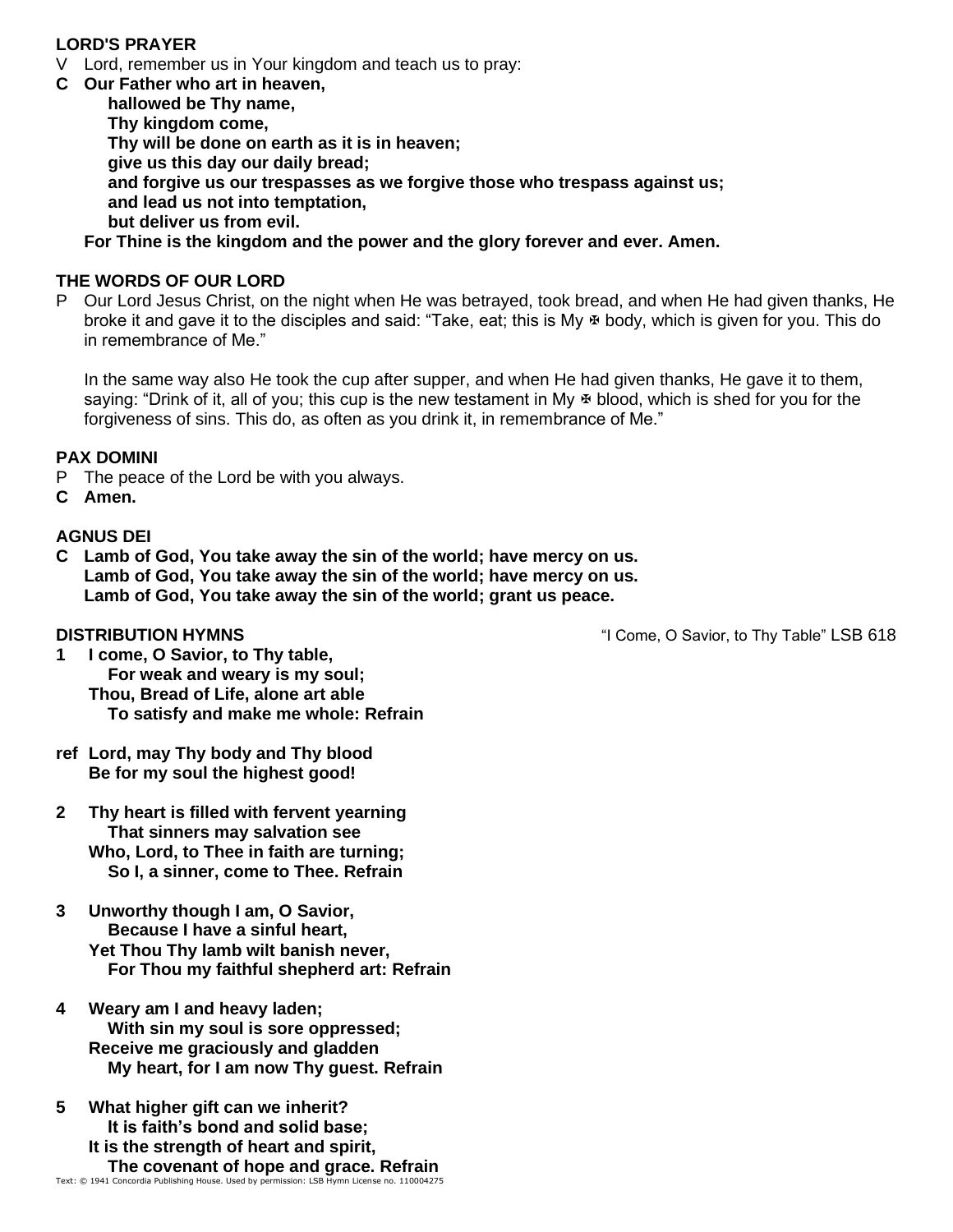- **1 Let all mortal flesh keep silence And with fear and trembling stand; Ponder nothing earthly-minded, For with blessing in His hand Christ our God to earth descending Comes our homage to demand.**
- **2 King of kings yet born of Mary, As of old on earth He stood, Lord of lords in human vesture, In the body and the blood, He will give to all the faithful His own self for heav'nly food.**
- **3 Rank on rank the host of heaven Spreads its vanguard on the way As the Light of Light, descending From the realms of endless day, Comes the pow'rs of hell to vanquish As the darkness clears away.**
- **4 At His feet the six-winged seraph, Cherubim with sleepless eye, Veil their faces to the presence As with ceaseless voice they cry: "Alleluia, alleluia! Alleluia, Lord Most High!"**

Text: Public domain

#### **POST-COMMUNION CANTICLE**

**Thank the Lord and sing His praise; tell ev'ryone what He has done. Let all who seek the Lord rejoice and proudly bear His name. He recalls His promises and leads His people forth in joy with shouts of thanksgiving. Alleluia, alleluia.**

#### **POST-COMMUNION COLLECT**

We give thanks to You, almighty God, that You have refreshed us through this salutary gift, and we implore You that of Your mercy You would strengthen us through the same in faith toward You and in fervent love toward one another; through Jesus Christ, Your Son, our Lord, who lives and reigns with You and the Holy Spirit, one God, now and forever.

#### **BENEDICTION**

The Lord bless you and keep you. The Lord make His face shine on you and be gracious to you. The Lord look upon you with favor and + give you peace.

#### **C Amen.**